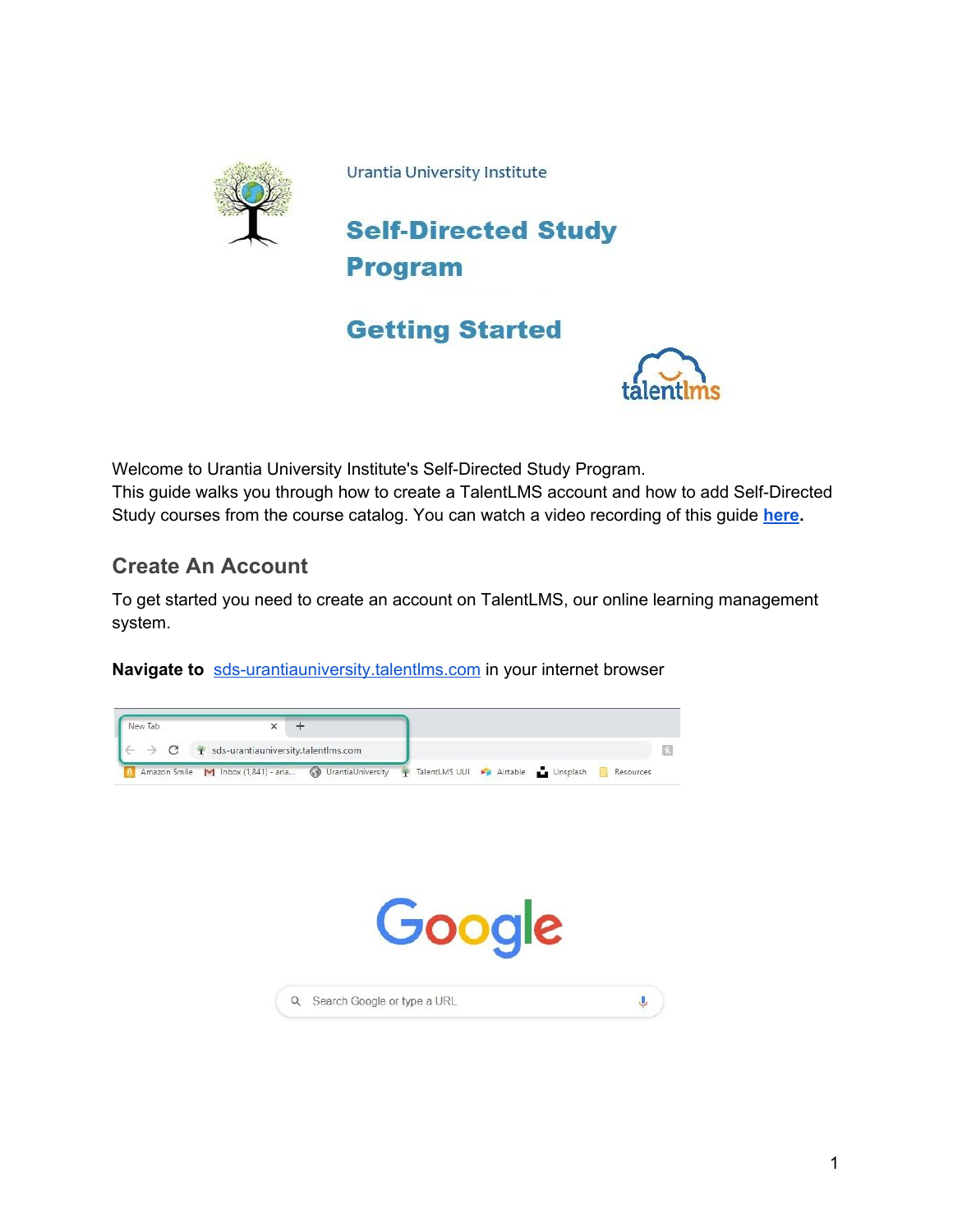As a new user, click on **Sign Up** to create your free account

| $\mathbb{Z}$ |                                          |
|--------------|------------------------------------------|
|              | <b>USERNAME OR EMAIL</b>                 |
|              | PASSWORD                                 |
|              | Login                                    |
|              | Forgot your password?                    |
|              | Don't have an account? Sign up for free! |

Next enter your information and then click **Create Account**

| e.g. John             | 50 |
|-----------------------|----|
| <b>LAST NAME</b>      |    |
| e.g. Doe              |    |
| <b>EMAIL ADDRESS</b>  |    |
| e.g. jdoe@example.com |    |
| <b>USERNAME</b>       |    |
| e.g. jdoe             |    |
| PASSWORD              |    |
|                       |    |
|                       |    |
| Create account        |    |
|                       |    |
|                       |    |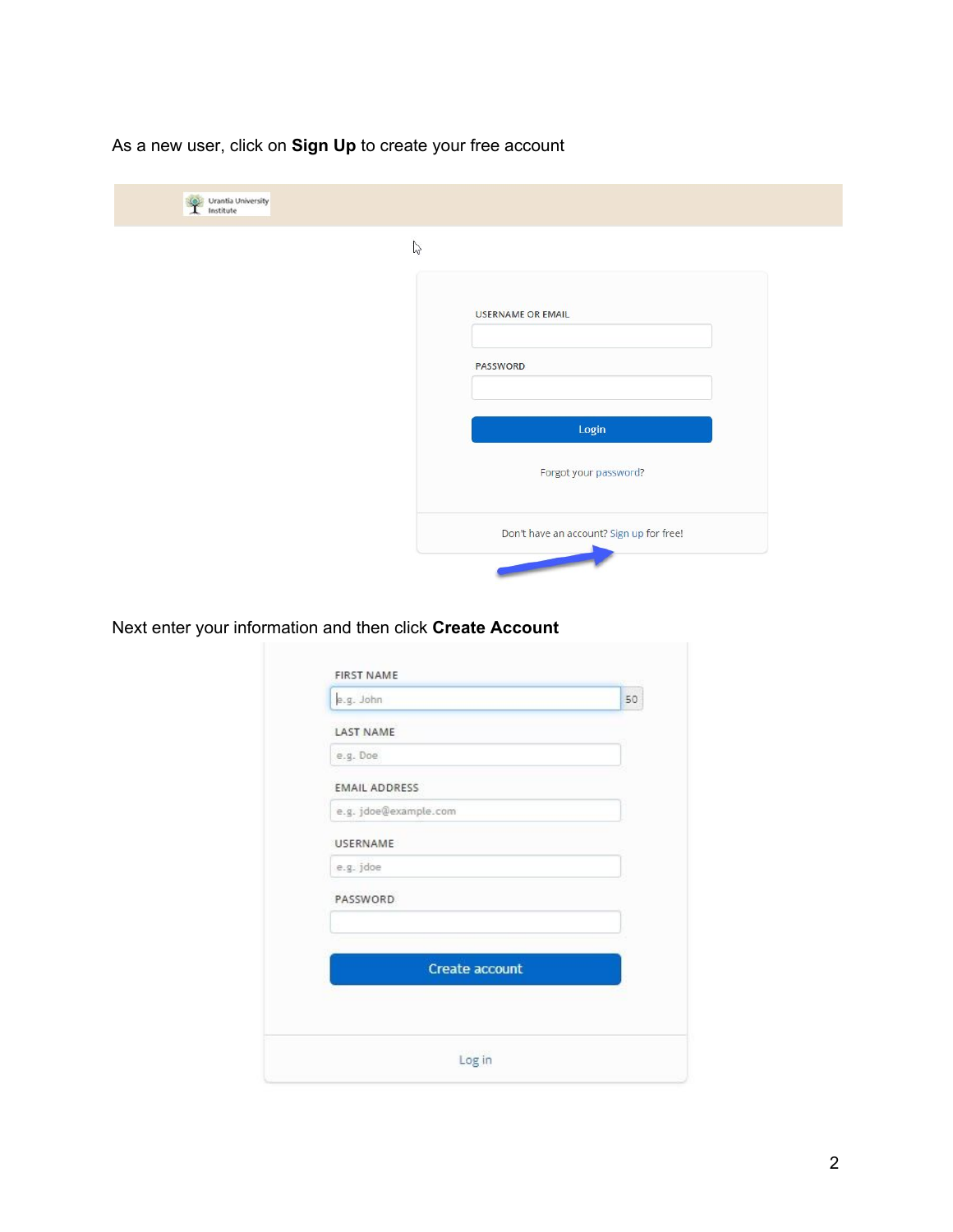# **Confirm Account**

You'll then be directed to confirm your account through the email address provided Login to your email and click **Confirm Account**.

|                        | Welcome to urantiauniversity                                      | Inbox x                                                            |
|------------------------|-------------------------------------------------------------------|--------------------------------------------------------------------|
| to me $-$              | urantiauniversity <noreply@talentlms.com></noreply@talentlms.com> |                                                                    |
| Welcome                |                                                                   |                                                                    |
| Confirm your account   |                                                                   | To confirm your account just click the link below:                 |
|                        |                                                                   | This email was sent from urantiauniversity at 08/30/2020, 15:53:22 |
| $\blacktriangle$ Reply | Forward                                                           |                                                                    |

Once you've confirmed your account you can login to TalentLMS using the information you provided.

### **Learner Dashboard**

The first screen you'll see is your Learner Dashboard.

You already have access to the Reference modules:

- Learner Resources contains additional study materials such as: Online Reference Resources, Video Library, Further Readings, Charts, Visuals, and Handouts.
- A Tour of *The Urantia Book -*is designed to help you relate the intricacies of each paper to the major themes and motivating questions of parts I, II, III, and IV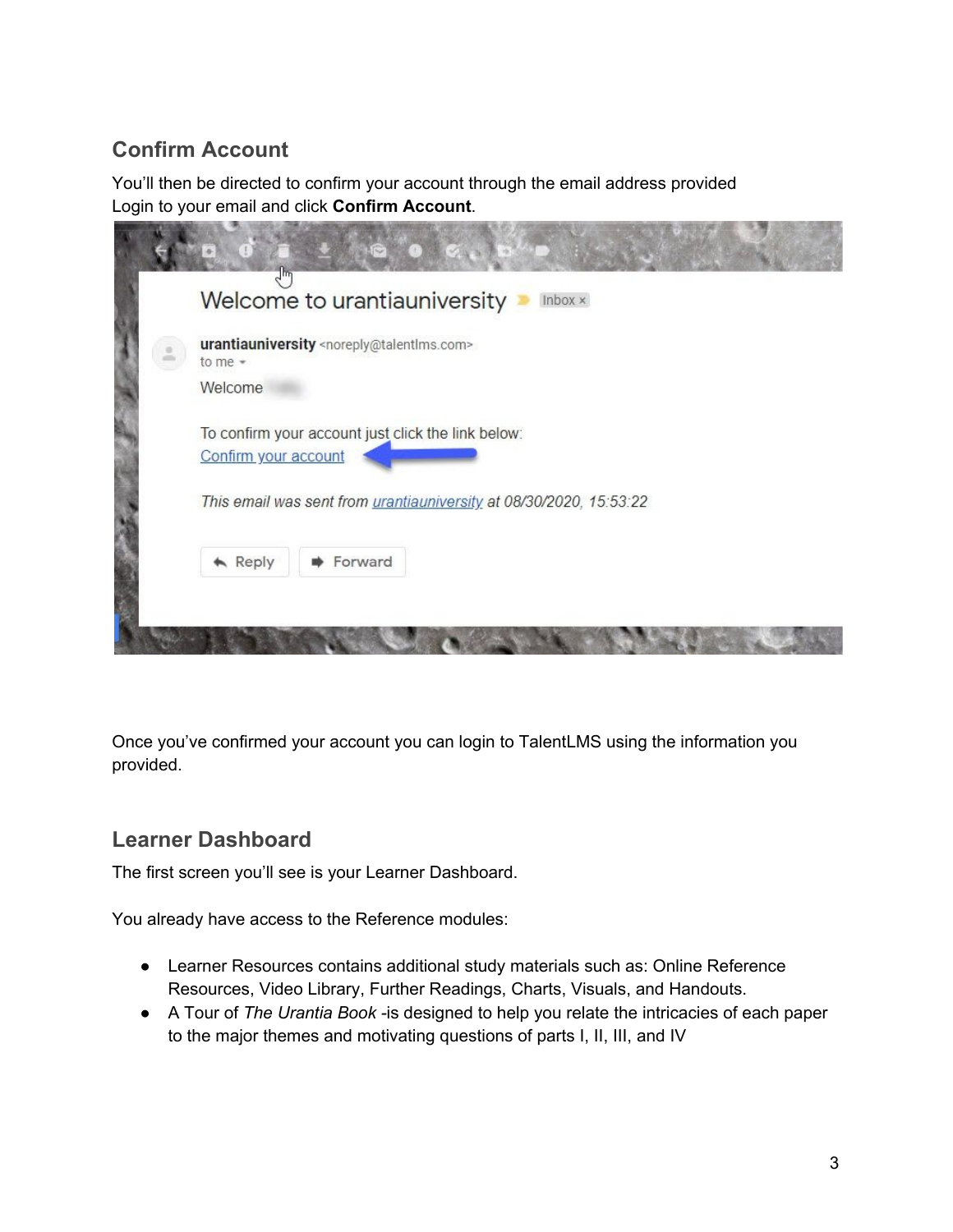#### **Learner Dashboard**

| Home                |                    |                   |               |                                                    |       |                                               |
|---------------------|--------------------|-------------------|---------------|----------------------------------------------------|-------|-----------------------------------------------|
| Search my courses   |                    |                   | $\odot$       | $\bigotimes$ Name<br>$\qquad \qquad \boxplus$<br>⊞ | 目     | <b>COURSE CATALOG</b><br>Find new courses     |
| າ                   |                    |                   | Oh Om         | certifications                                     | $g^2$ | <b>PROGRESS</b><br>Find out how you are doing |
| courses in progress | courses not passed | completed courses | training time |                                                    |       | with your training                            |
|                     |                    |                   |               |                                                    |       |                                               |
|                     |                    |                   |               |                                                    |       |                                               |

## **Switch View**

If you see a list of course rather than image tiles, click on the grid icon to switch views.

| Search my courses                  |                    |                   | $\odot$                | S Name<br>$\boxplus$<br>$\boxplus$ | 目              | <b>COURSE CATALOG</b>                                                                   |
|------------------------------------|--------------------|-------------------|------------------------|------------------------------------|----------------|-----------------------------------------------------------------------------------------|
| っ<br>courses in progress           | courses not passed | completed courses | Oh Om<br>training time | O<br>certificatic                  | 2 <sup>o</sup> | Find new courses<br><b>PROGRESS</b><br>Find out how you are doing<br>with your training |
| <b>ENGLISH LANGUAGE BRANCH</b>     |                    |                   |                        | $\checkmark$                       |                |                                                                                         |
| Learner Resources (0001A)          |                    |                   |                        | 0%                                 |                |                                                                                         |
| <b>SELF-DIRECTED STUDY</b>         |                    |                   |                        | $\checkmark$                       |                |                                                                                         |
| A Tour of The Urantia Book (00018) |                    |                   |                        | 0%                                 |                |                                                                                         |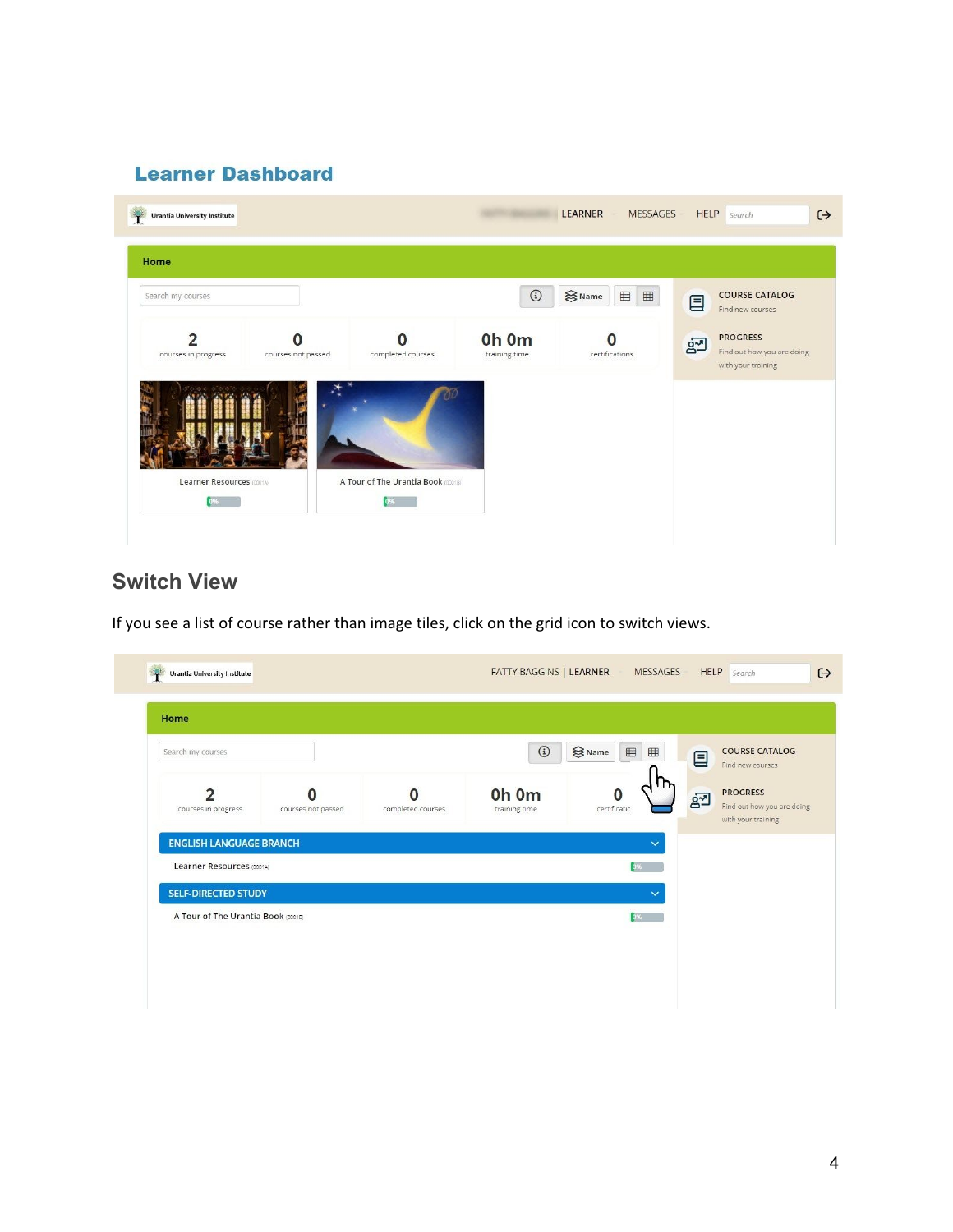# **Course Catalog**

From your Dashboard, you will access the course catalog, located on the right hand panel of the screen.



On the **Course Catalog** page you can scroll through all the available self directed study courses You'll notice that not all 196 papers are available. As UUI instructors finalize other courses they will be added to the catalog.

To preview a course's content, click the blue button **Get this Course**, located below the course cover image.

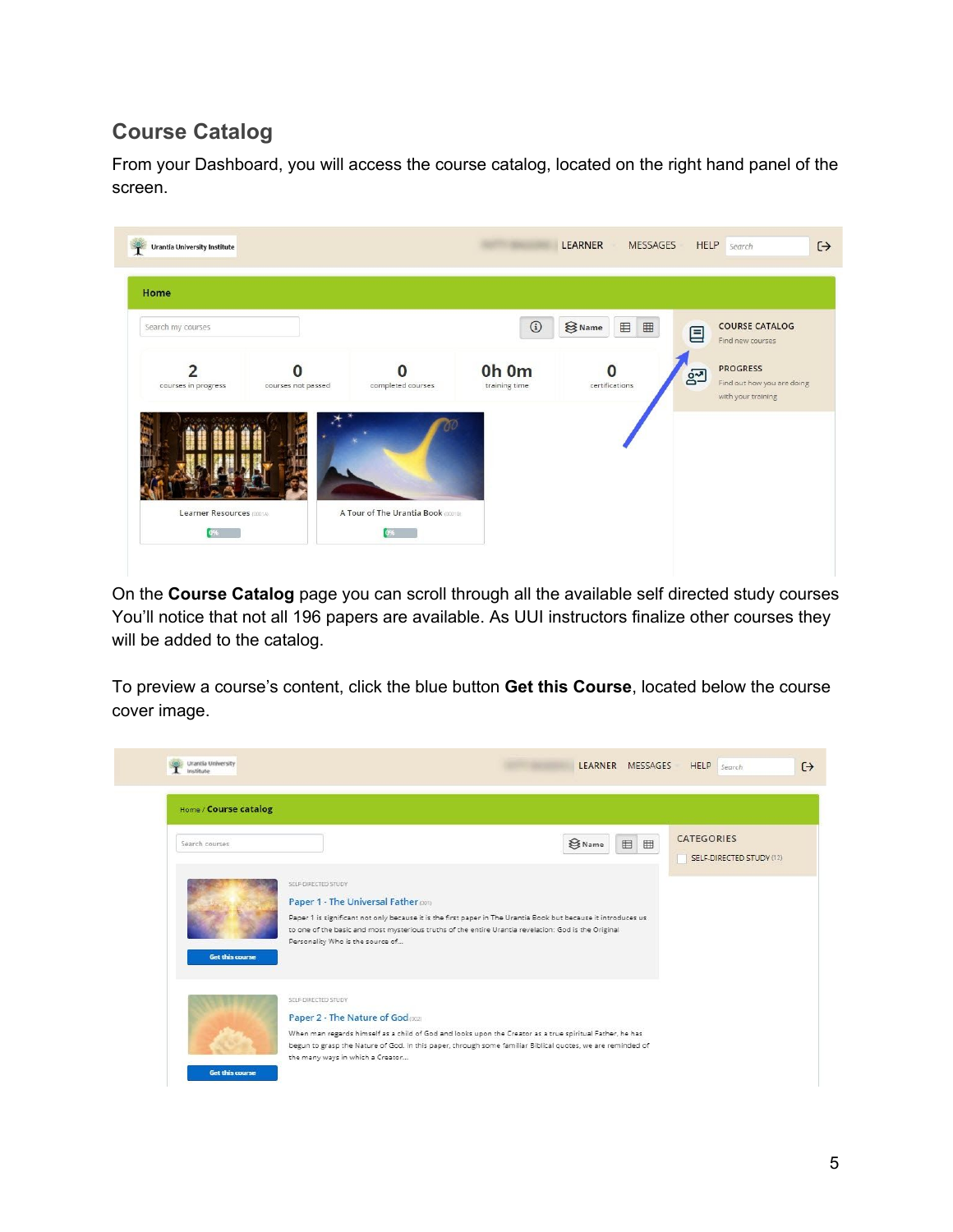## **Adding a Course to Your Dashboard**

After you preview the course content, you can add the course to your Dashboard by clicking the blue button **Get this Course** once again.

| rantša University<br>Institute                              | LEARNER MESSAGES HELP<br>$\leftrightarrow$<br>Search                                                                                                                                                                                     |
|-------------------------------------------------------------|------------------------------------------------------------------------------------------------------------------------------------------------------------------------------------------------------------------------------------------|
| Home / Course catalog / Paper 1 - The Universal Father (00) |                                                                                                                                                                                                                                          |
|                                                             | SELF-DIRECTED STUDY                                                                                                                                                                                                                      |
|                                                             | Paper 1 - The Universal Father (001)                                                                                                                                                                                                     |
|                                                             | Paper 1 is significant not only because it is the first paper in The Urantia Book but because it introduces us to one                                                                                                                    |
|                                                             | of the basic and most mysterious truths of the entire Urantia revelation: God is the Original Personality Who is the<br>source of all personality and free will in the universe. God is known by many names, but we can know Him best as |
|                                                             | a loving Father. He has given us personality and free will that we may know Him and become like Him.                                                                                                                                     |
| <b>Get this course</b>                                      | <b>CONTENT</b>                                                                                                                                                                                                                           |
|                                                             | 圖<br>Developer Notes - to be deleted                                                                                                                                                                                                     |
|                                                             | <b>HOW TO TAKE THIS COURSE</b>                                                                                                                                                                                                           |
|                                                             | About UUI's Self-Directed Study Courses                                                                                                                                                                                                  |
|                                                             | 閰<br>Instructions for taking this Self Directed Study Course                                                                                                                                                                             |
|                                                             | 髙<br>Reflective Questions Instructions                                                                                                                                                                                                   |
|                                                             | <b>PAPER 1 - THE UNIVERSAL FATHER</b>                                                                                                                                                                                                    |

#### **Start the Course**

When you want to start exploring course content, click the blue button **Start or Resume Course**.